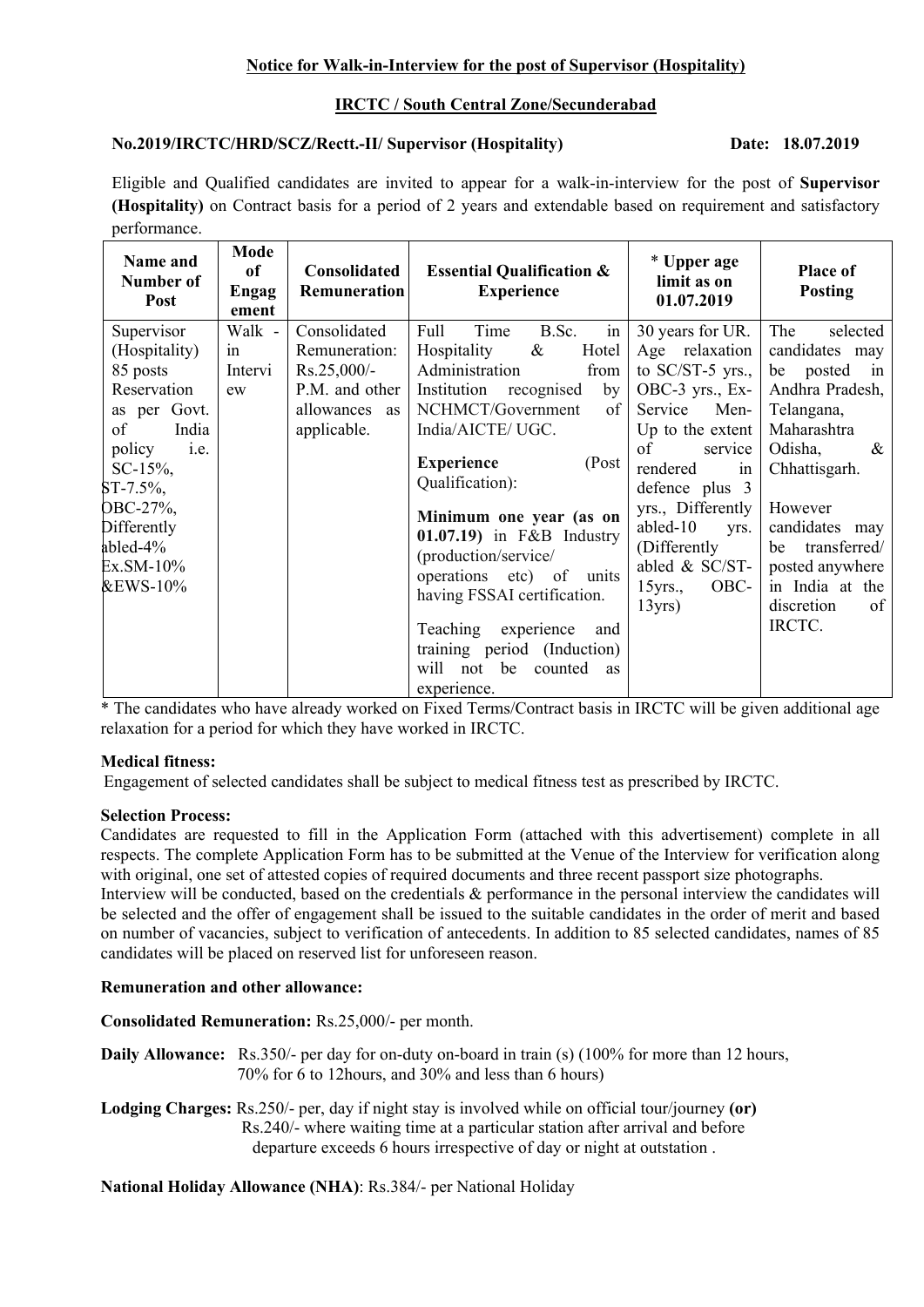# **Scope of work:**

- **•** Responsible for supervision/monitoring of food production, quality  $\&$  services in nominated mobile/static catering units.
- Ensure compliance of company policies and standard hospitality procedures/practices.
- Ensuring men & material for nominated mobile/static catering units.
- Resolve customer/passenger care related issues and complaint management.
- Collection of feedback, analysis and course correction.
- Ensuring compliance of statutory regulations as applicable.
- Supervise & educate staff in efficient upkeep of equipment and devices.
- Coordination with various departments, offices, business partners.
- The nature of duty would require movement in trains up to 22 days per month.

## **General Information:**

- 1. This engagement is purely contractual in nature and will not entitle any candidate to claim for regular/permanent employment in IRCTC.
- 2. Contract may terminated by giving one month notice by either side. If performance during contract period is not found satisfactory the contact may be terminated with 15 days notice.
- 3. Medical insurance will be provided by IRCTC to engaged candidates.
- 4. Only Indian Nationals are eligible to apply.
- 5. Those working in Govt. / PSUs may apply through proper channel or submit NOC at the time of Interview or should submit proper relieving letter from present employer in the event of selection in IRCTC.
- 6. IRCTC reserves the right to cancel/ amend the advertisement and/or the selection process there under.
- **7. The number of vacancies to be filled (including reserve list) may increase or decrease depending on the requirement of IRCTC at the time of engagement.**
- 8. Candidates should ensure that they fulfil the eligibility criteria prescribed for the post they have applied. In case it is found at any stage of selection process or even after engagement that the candidate has furnished false or incorrect information or suppressed any relevant information/ material facts or does not full fill the criteria, his / her candidature / services will be summarily terminated.
- 9. The selected candidate(s) have to furnish security deposit in the form of DD for Rs. 25,000/-.
- 10. No TA/DA will be paid to the candidates for attending the walk in interview.
- 11. Knowledge of computer (MS Office), preparation of reports is desirable.
- 12. Ability to solve problems and make rational decisions.
- 13. Any corrigendum/clarifications to this advertisement, if necessary, shall be uploaded on IRCTC website and no separate press coverage will be given in the news paper.
- 14. Candidate can appear for interview at any one convenient place only. Attending at more than one place will be liable for disqualification.

# **Place/ Date of walk-in-Interview:**

| Raipur, Chhattisgarh                                                   |                        |  |  |
|------------------------------------------------------------------------|------------------------|--|--|
| RITEE College of Management - RITEE College Campus                     | 14.08.2019             |  |  |
| Near Kaanger Valley Academy, Behind Pt. Ravishankar Shukla University, | (Wednesday)            |  |  |
| Dumar Talab, Raipur, (Chhattisgarh) - 492 101,                         |                        |  |  |
| <b>Bhubaneswar, Odisha</b>                                             | 16.08.2019<br>(Friday) |  |  |
| Institute of Hotel Management (IHM)                                    |                        |  |  |
| Near Indian Overseas Bank, V.S.S. Nagar, Bhubaneswar, Odisha 751007    |                        |  |  |
| Visakhapatnam, Andhra Pradesh                                          |                        |  |  |
| Sun International Institutions                                         | 19.08.2019             |  |  |
| SUN Beach Campus – Rushikonda, Behind Iskcon Temple, Sagarnagar,       |                        |  |  |
| Beach Road, SC No 118 Yendada Village,                                 | (Monday)               |  |  |
| Rushikonda, Visakhapatnam - 530045.                                    |                        |  |  |
| Vijayawada, Andhra Pradesh                                             |                        |  |  |
| Area Office, IRCTC,                                                    | 21.08.2019             |  |  |
| Plat Form No.1, Opposite to Retiring Rooms,                            | (Wednesday)            |  |  |
| Vijaywada Railway Station, Vijayawada                                  |                        |  |  |
| Hyderabad, Telangana                                                   | 24.08.2019             |  |  |
| Institute of Hotel Management (IHM)                                    |                        |  |  |
| F-Row, Vidya Nagar, DD Colony, Hyderabad, Telangana 500007             | (Saturday)             |  |  |

**Note:** In case of extension of interview date, candidates will have to arrange their own stay and food.